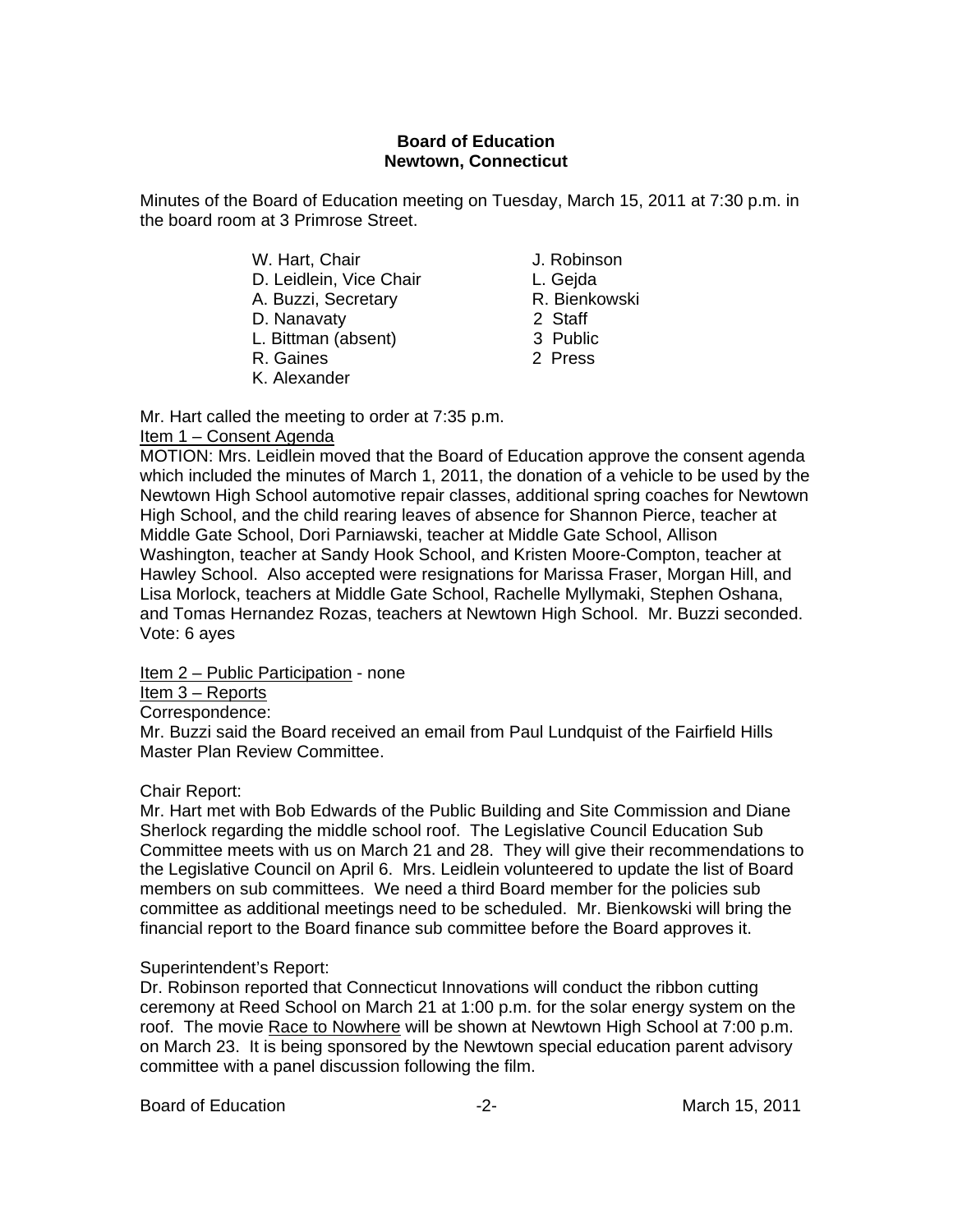The Newtown Strategic Plan will be revisited in April. Howard Feddema will work with the original group with some replacements to determine if any revisions need to be made to the original plan. Revisions will be brought to the Board for approval.

Beverly Andracchi, a Newtown Middle School teacher, has been chosen as a Siemens STAR to participate in the 2011 Siemens Teachers as Researchers Program which includes a 2-week research experience at Oak Ridge National Laboratory this summer.

Every two years a survey on substance abuse is taken by our students. This will be brought to the Board on April 5. This year there will also be a parent survey.

Policy Sub Committee:

Mr. Buzzi reported that he and Mrs. Bittman have not met yet. Mr. Hart asked to have the transfer policy for the next meeting.

## Pupil Personnel Services Report:

Dr. Regan spoke about how SRBI fits into a framework of services that looks at the big picture for students. Special educators work to supply supports for the students. With SRBI we have been able to look at who really are children with disabilities. As of October 1, in DRG B, Newtown is rated high for having the lowest prevalence rate for students in special education. He looks at it as a positive because we are really looking at every single student. Special education is a continuum of services. There is increased collaboration through PLCs with regular education and special education teachers working together. We put in place new instructional models and began a new program designed to target our most resistant students. There has been progress monitoring each student each week. The data is looked at and we meet with staff if the instruction is not working.

The state has a data reporting system where we input our special education data. This is the first year we have met the standard on the CMT and CAPT. We are monitored on timeliness and modifications and the state target on timelines is 100%. We also put a lot of effort into transition services for students to guide them in their career development. We are going to start looking at children in  $5<sup>th</sup>$  grade, bring Naviance down to that grade level and carry it through high school.

Mr. Nanavaty asked what we did to supplement services for students who have difficulty taking a foreign language but do well in other areas.

Dr. Regan said we have always shied away from offering foreign language classes for special education students. Before doing so we need to know the learning profile for the student.

Mrs. Leidein asked who was in charge of monitoring the teachers in meeting the modifications for the students.

Dr. Regan said we have case managers for the students who make sure the IEP for the students are in place. The teachers are the first to ensure these are happening. The second is the building principal. If there are any other issues then he or Dr. Robinson would be involved.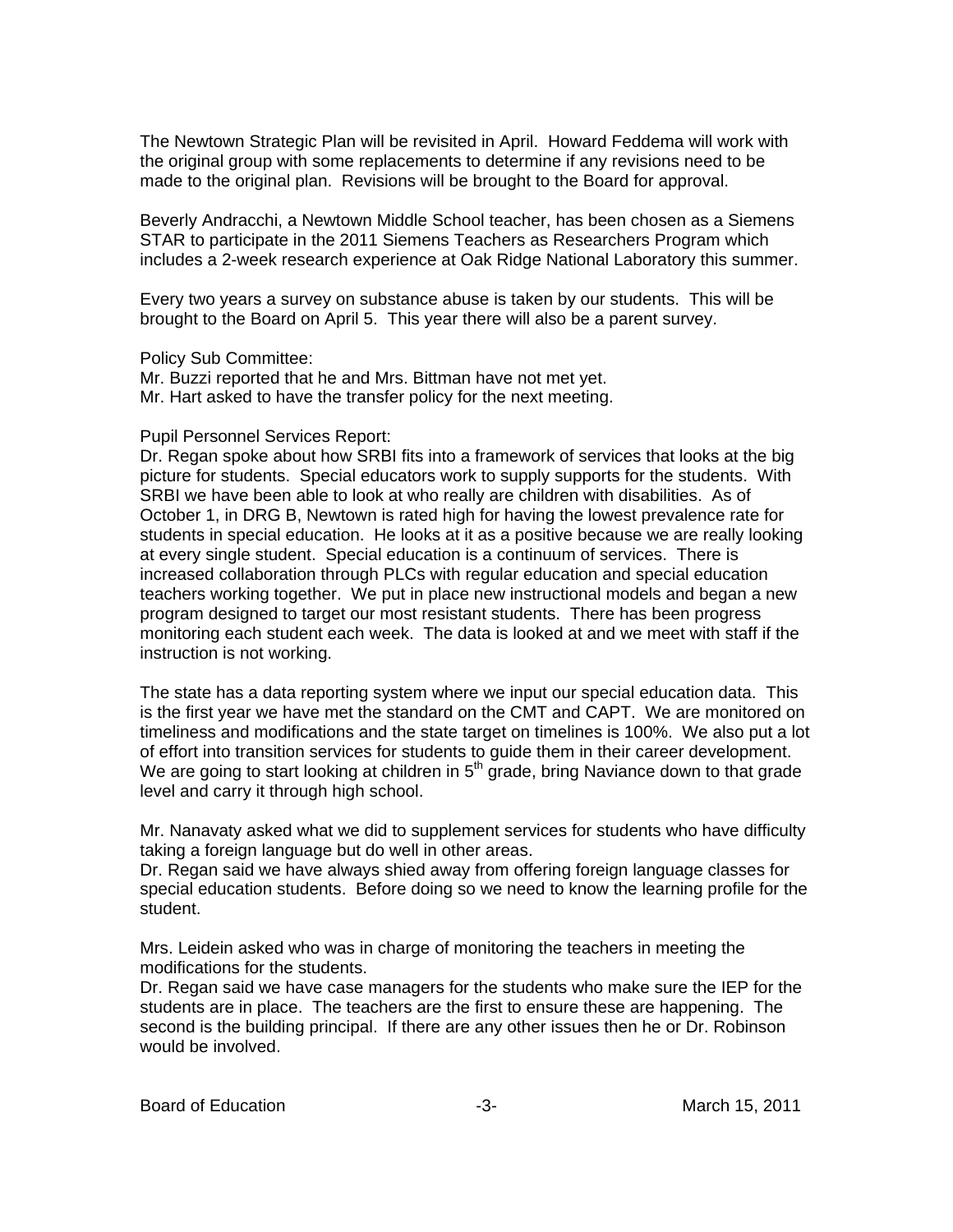Mrs. Leidlein asked if there was a way to make adjustments for students quickly and put them in place.

Dr. Regan said the PPT team assures they are being done.

Dr. Robinson said you don't change the placement of the student. We would go back in to help with the accommodations.

Mr. Hart asked how we help parents with some of the issues their child is dealing with while we are working with them.

Dr. Regan said the teams are sensitive to the needs of the parents. He also works with parents to explain the information they need to understand. We provide information to the parents to educate them on their child's disability.

Dr. Robinson said there is a tremendous amount of data processing for our students. We decided to change a technology department position to a data position reporting to Dr. Gejda and Dr. Regan.

MOTION: Mrs. Leidlein moved that the Board of Education approve the financial report for the month ending February 28, 2011. Mr. Alexander seconded.

Financial Report for Month Ending February 28, 2011:

Mr. Bienkowski said we budgeted 75% for the excess cost grant but it came in at 80% which was applied to this report. The grant reimbursement we received exceeded \$1.2M. We had three additional special education students join our district for approximately \$75,000 more.

Mr. Nanavaty wanted to be sure the money in anticipated obligations would be able to be accessed.

Mr. Bienkowski said there are places to go to where there is money available. There are also accounts we can put a hold on.

Mr. Gaines suggested that if we have to ask teachers to hold off on spending if it could be indicated in future reports.

Mr. Bienkowski said he could do that but at this time doesn't want to start holding off on expenditures and have a surplus at the end of the year. He would like to wait another month or two before we do this.

Vote: 6 ayes

AIS Report:

Dr. Robinson said we send 40 students per year to the Danbury magnet school and filled our slots for next year. They are looking at expanding to the middle school level in another building. There will be no increase in tuition for next year.

Mr. Hart mentioned the NEASC report to which Dr. Robinson stated that they lifted the warning and the high school also had five commendations. We have full accreditation and will have a full visit in five years.

Item 4 – Old Business High School Update:

Board of Education  $-4 -4-$  March 15, 2011